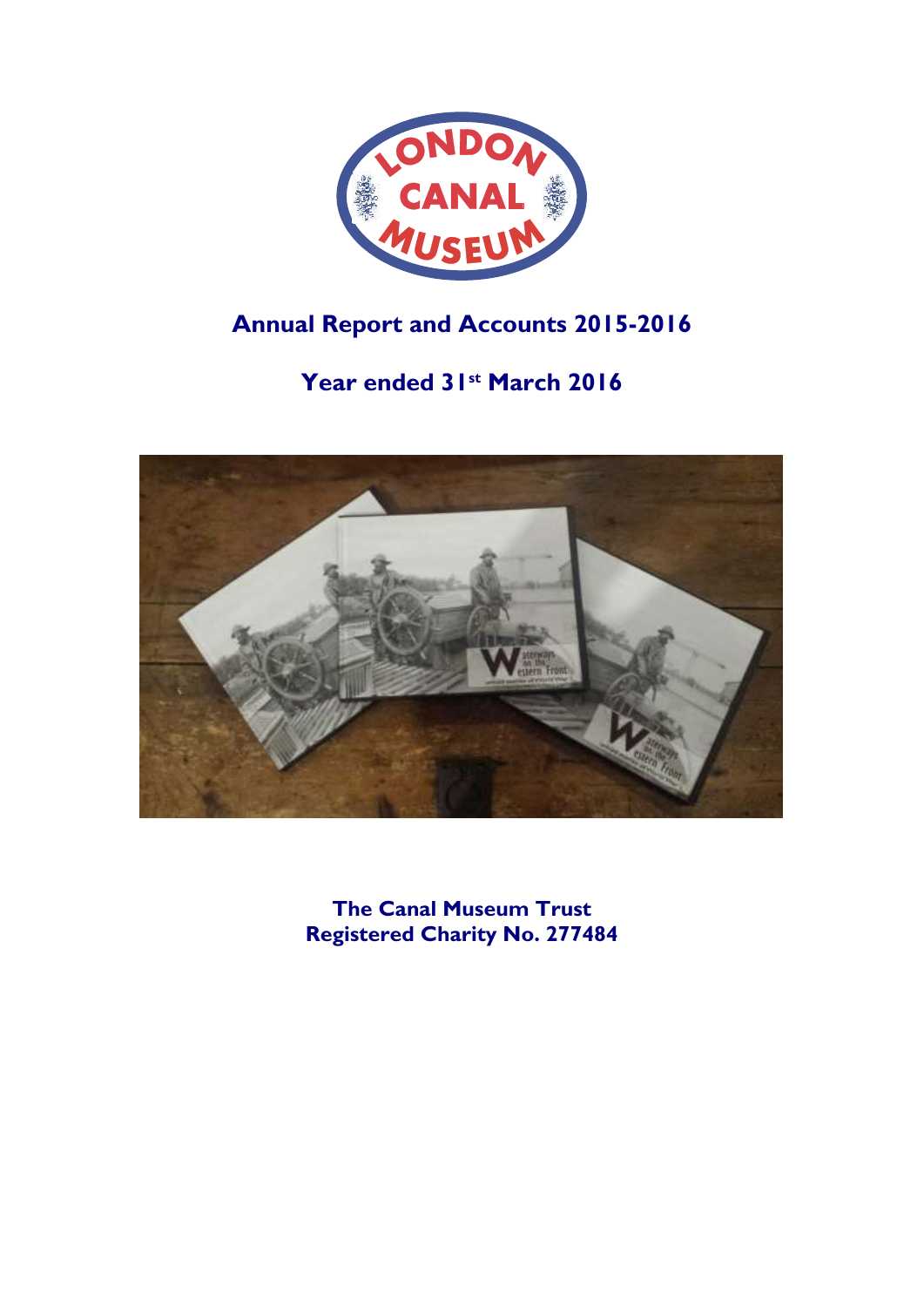# **Annual Report and Accounts 2015-2016**

# **Introduction**

The Trust's objectives are to advance public education regarding inland waterways through the operation of a museum. The Trust operates in accordance with its constitution of 1979, as modified in 2001. Members of the Council of Management are elected annually from the membership of the Trust, which is open to everyone.

The trustees have referred to the Charity Commission's general guidance on public benefit when reviewing the Charity's aims and objectives and in planning its future activities. In particular, the trustees consider how planned activities will contribute to the aims and objectives of the Charity.

During the financial year the main activity of the Trust was, as in previous years, the management and development of the London Canal Museum.

The Trust's policy with respect to reserves to be held is to maintain a minimum of £50,000 of reserves as a contingency. In particular, this is necessary in case of any need for unforeseen building maintenance expenditure. The Trust retains further sums as may be considered necessary for future maintenance and development projects.

# **Permanent Exhibitions**

A team began work on a project to refresh the museum's Regent's Canal exhibition. Planning for this progressed during the year. We commissioned a number of new model boats for future use in the refurbished Boats and Cargoes exhibition.



An improvement was made to the ground floor exhibition "Carlo Gatti and the Ice Trade" by the design and manufacture of a double-sided "paddle", a portable hand-held artifacts label that added more information for visitors about several otherwise unexplained artifacts on display.

In addition some additional and

improved labels were produced and installed on the ground floor.

# **Temporary exhibitions**

Several temporary exhibitions were staged during the year. An exhibition of works of art "Tides" by Simon Tarrant accompanied the Catrin Finch recital as it also supported the WaterAid charity. Another exhibition of art was also staged during the year, by London's Telegram Gallery on an unusual canal theme.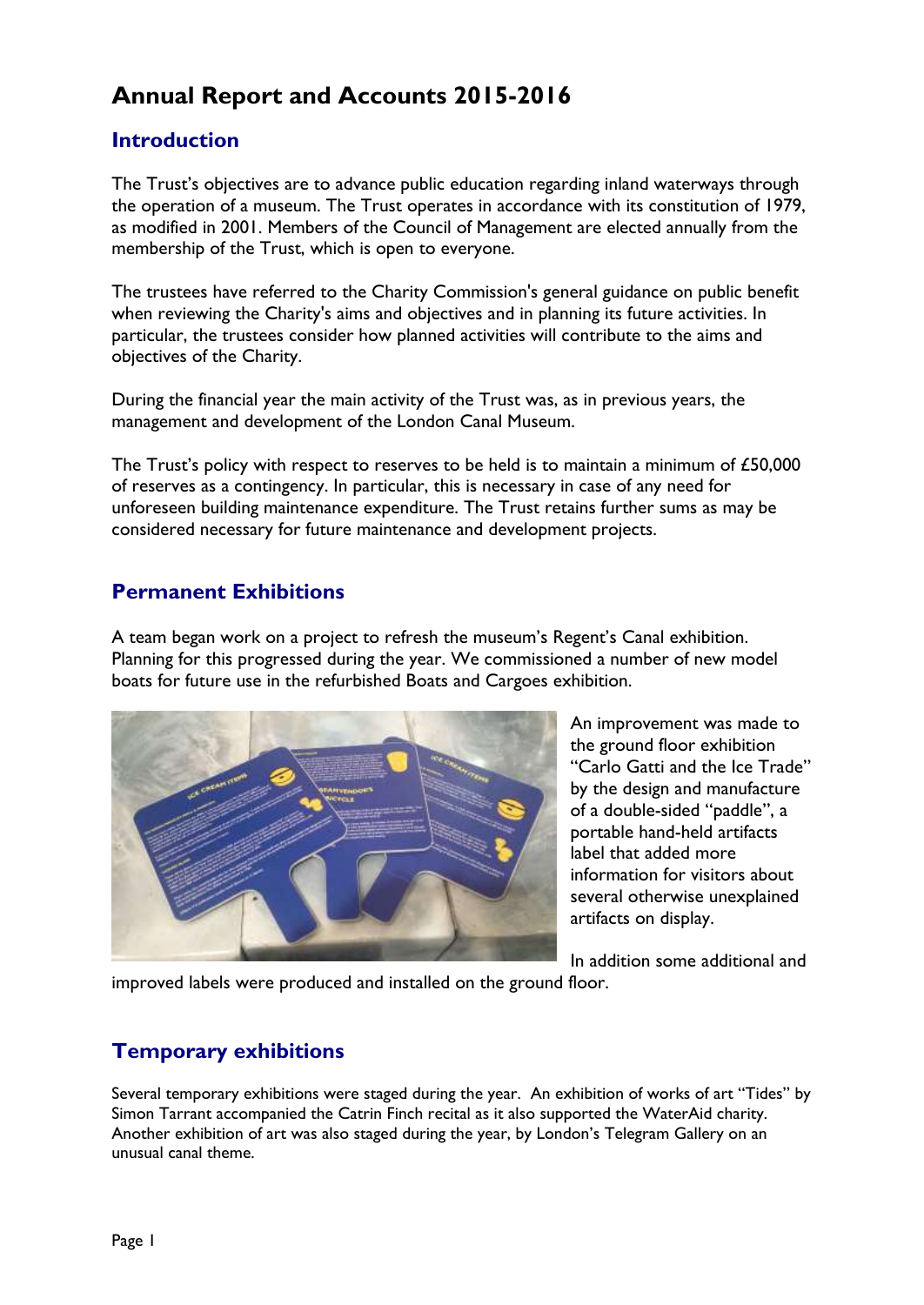The first exhibition of three in partnership with Laburnum Boat Club was displayed. These exhibitions draw on research amongst local people whose memories include canal-side life during the last few years of their working life. The research provides a valuable record of how the canal formed a key part of peoples' lives, including those not directly involved in canal work. "Hackney Heritage" was displayed first, followed later by "The Hertford Union: People and Places" which focussed on the short Hertford Union Canal in East London.



*Above: Telegram Gallery art exhibition*

# **Special Events**

# **Tunnel Trips**

We continued to provide a regular programme of guided tunnel boat trips during the summer months. These featured a commentary by a museum member of staff, as well as a trip through the Islington Tunnel for a combined boat trip and museum ticket price.

# **First Thursday Talks**

The museum continued its long-standing practice of inviting keynote speakers, from the canal world, to give presentations on their specialist areas. These "First Thursday'" illustrated talks continued to attract a regular audience, often bolstered by those who wished to hear a particular speaker, or about a key theme.



# **Museums at Night**

We were delighted to welcome the celebrated harpist Catrin Finch who performed a recital in aid primarily of the charity Water Aid, which she supports. Arriving in style on board our tug Bantam IV, she entranced an appreciative audience for this annual celebration of museums in the evening, which takes place across Europe.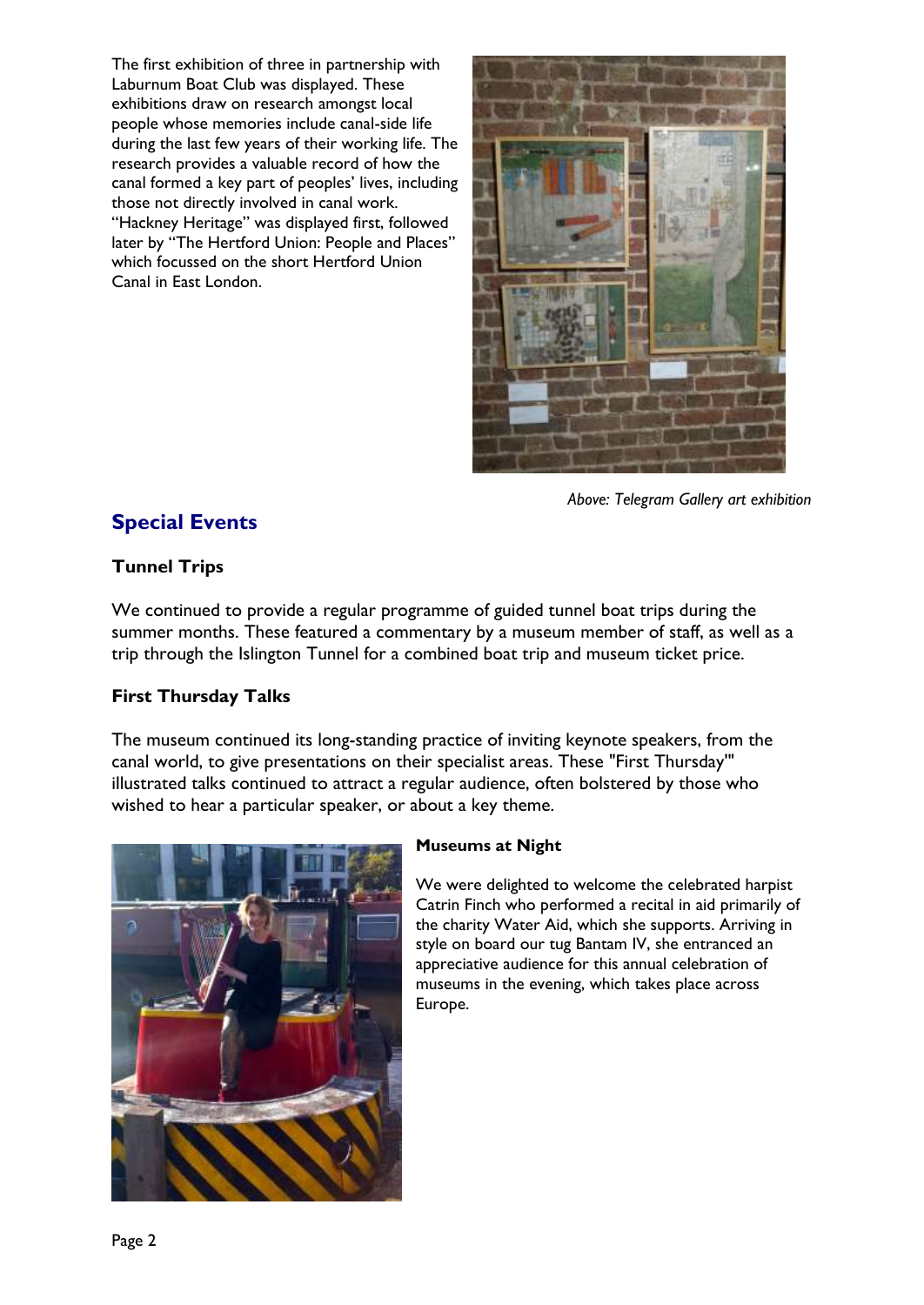**Halloween** At the end of October 2015 we again took part in another joint operation with Camden Canals and Narrowboat Association. Large numbers of children enjoyed a boat trip through Islington Tunnel and various activities in the museum associated with Halloween. The event attracted around 300 people in total.

### **Ice Well Visits**

On 19<sup>th</sup> July 2015, as part of the Festival of Archaeology, a national celebration of the manmade past, ice well visits were provided for visitors. This was an enhanced programme to allow people to see the completed underground works. Around 200 people were taken underground in carefully controlled groups to see the industrial archaeology of the wells.

### **Find Your London**

We took part in a large-scale event "Find Your London" arranged by the office of the outgoing Mayor of London through the charity Sing London. This involved large numbers of people taking part in short challenges as they progressed upon a trail of activities that caused them to explore the city. We were the starting point for one of these routes and several hundred people passed through the building in one morning on 20<sup>th</sup> March 2016.

### **Canal and River Trust Lock Open Days**

The museum took part in an open day at Kentish Town Road Lock during a winter stoppage, in January 2016. The public were invited to descend into the drained lock chamber and meet the CRT engineering team. We provided a specially produced temporary exhibition of historic images of the Camden Locks, of which this is one, and staffed a stand as part of this event.

# **Education**

School and child group visit numbers rose during this financial year after the drop noted during the year 2014-15:

September 2013-April 2014 1372 pupils, 35 trips, average group size 39

September 2014-April 2015 537 pupils, 17 trips, average group size 32

September 2015-April 2016 1010 pupils, 31 trips, average group size 33

Comparative figures show that the museum welcomed around 500 more pupils than during the equivalent time period in 2014-15. Following on from the changes to the National Curriculum, it would appear that schools are regaining confidence in coming out on trips. Group sizes are still relatively small on average, which partly reflects an increase in visits from independent and special educational needs schools where class sizes are generally smaller.

As in previous years the education team has run a range of activities and it has been encouraging to notice that confidence among team members has increased in terms of leading workshops rather than supporting them. However, the increased skills levels have led to a number of our volunteers moving into paid work, some within the heritage sector and others in teaching-related posts.

British Science Week this year was well attended, and feedback was positive, but the lack of volunteers meant that we needed to employ a free-lance leader to cover one of the days. Generally the income from this event is sufficient to meet the cost of an external museum educator if necessary.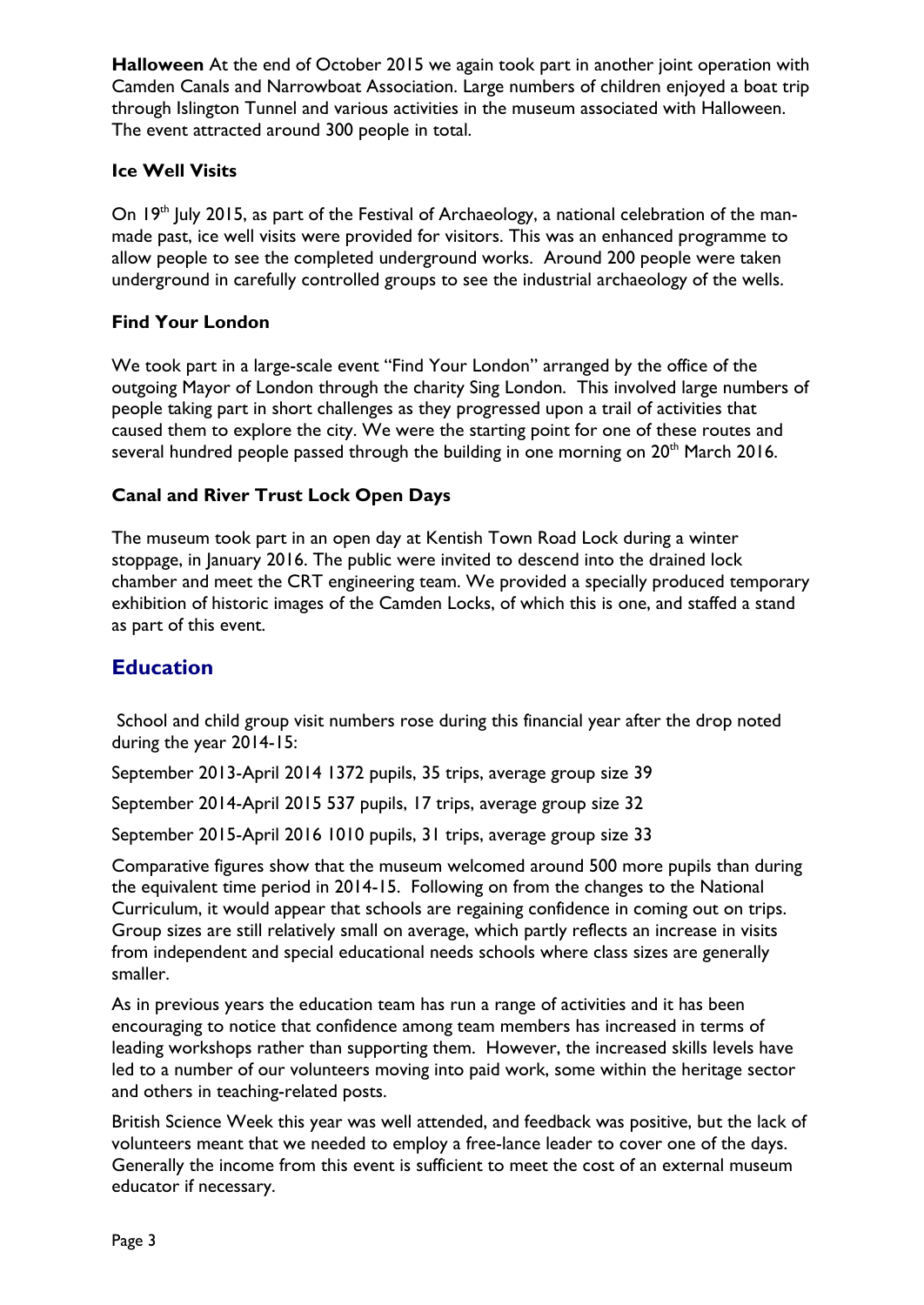## **Activities for Children**

We again ran a range of school holiday activities for children and their families. These followed the usual format of tabletop activities involving crafts and problem solving tasks along with the provision of short boat trips. There was an additional Family Challenge Day one weekend related to British Science Week where families worked together to complete a range of tasks relating to water and canals.

# **Finance**

During the year, compared to the year ended  $3!$ <sup>st</sup> March 2015, the museum enjoyed buoyant income from several key sources:

- Admissions income rose 15%
- Shop gross sales rose 41%
- Venue hire rose 6%

A turnover of £194,907 was the highest ever for the museum and reflects our generally strong financial position. This income exceeded expenditure by over £40,000, enabling funds to be built up in reserve for a range of major investment projects that were planned during the year for implementation in the future:

- Boats and Cargoes exhibition replacement
- Replacement of heating system (subject to planning consent)
- Refurbishment of main toilets

# **Marketing**

The museum continued to take part in the joint promotion with the Association of Train Operating Companies to provide "two for one" admission to rail passengers. This promotion has been a success over several years.

Our efforts to develop the museum's social media presence continued and the number of followers and supporters on all the platforms continued to increase.

Visitor numbers for the 12 months ending 31st March 2016 were 22,070 including those attending private functions, or 17, 422 excluding persons attending private events. Both figures represent an increase on the previous year.

A project was completed to install a display screen in the front window of the museum. The screen is used to promote the museum's events, venue hire, and other advertising of what we offer, to passers-by. Alongside this we fitted an enamel sign dating from the 1930s to add interest to the window display.

The museum exhibited at "Excursions" the leading group travel exhibition, in January 2016. It is our policy to exhibit there on alternate years.

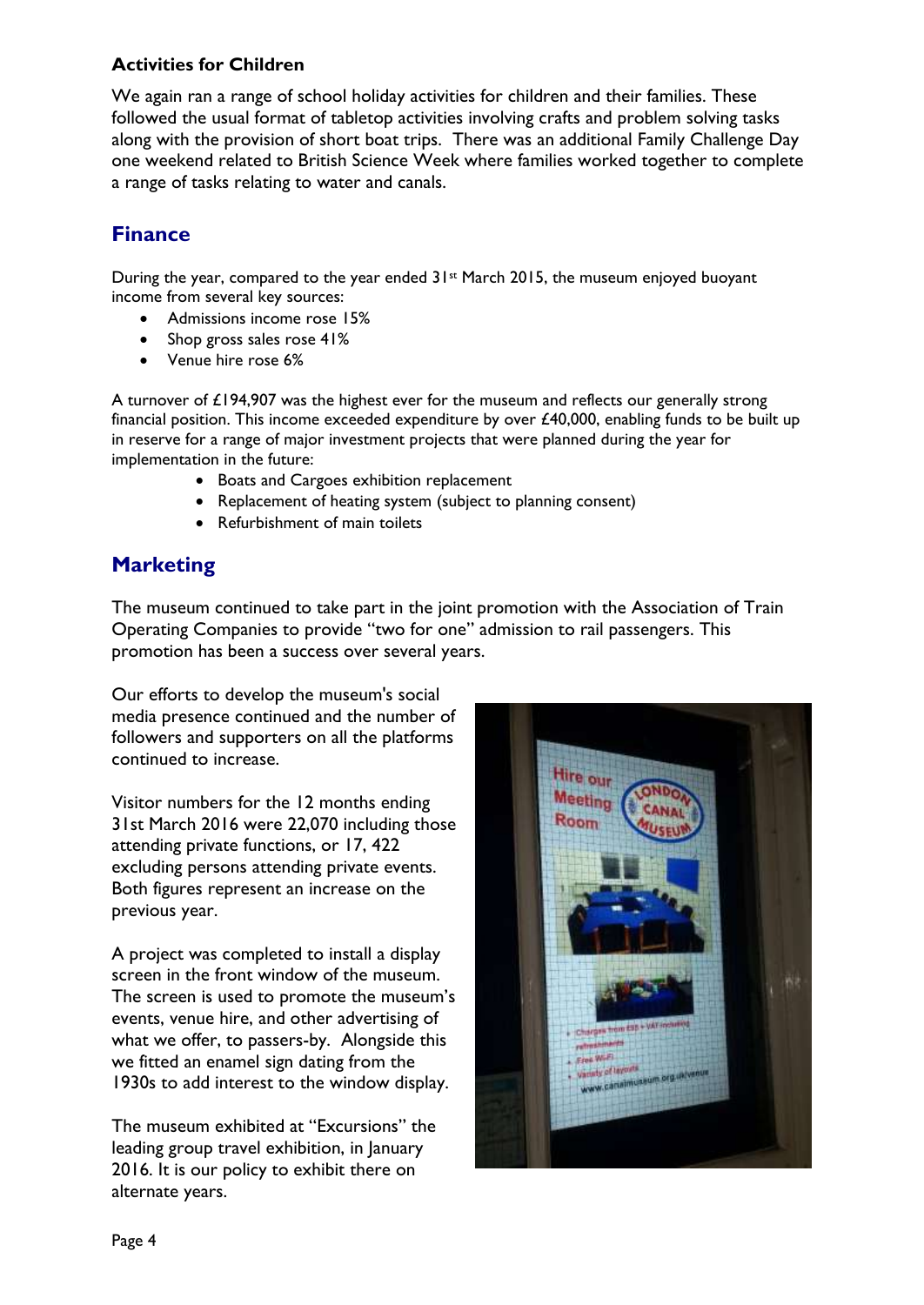# **Venue Hire**

The museum's venue hire services had a good year with increased revenue as compared to the previous year. The trend towards providing more additional services and staff continued.

Our licence to host civil weddings conducted by the Registrar, was renewed

# **Collection**

During the course of the year there were numerous small purchases of prints, postcards, and other material to add to our image and archive collection. A notable and rare acquisition was a copy of the book "Fancy Ices" by Mrs A.G. Marshall

# **Sponsorship of Boats in the National Collection**

We continued our sponsorship of the historic boats Ilkeston and Ferret in the collection of the National Waterways Museum at Ellesmere Port. During the previous year no funds had been paid but we agreed to pay a double amount, of £4,800, during the 2015-16 financial year. This has helped the Canal and River Trust with the maintenance of these boats.

# **Building Management**

### **Heating**

Further work was carried out towards the objective of installing a new heating system in the building to replace the life-expired, inefficient and unsuitable legacy existing system. On  $14<sup>th</sup>$ March 2016 planning consent was granted by Islington Council for the installation of an airsourced heat pump that would provide both heating and cooling, on the roof in a secluded location. However, this consent was encumbered by conditions that were unacceptable to the Trust and a decision was taken to appeal these conditions.

The electrical preparatory work to provide power supplies to the various elements of the planned system was carried out.

### **Security**

Improvements were made to key management and storage.

# **Museum Shop**



A second edition of the museum guidebook "London Canal Museum in 12 Objects" was printed following the successful sale of the initial print run.

The in-house team produced a high-quality book of the exhibition Waterways on the Western Front" (Illustrated on the front cover of this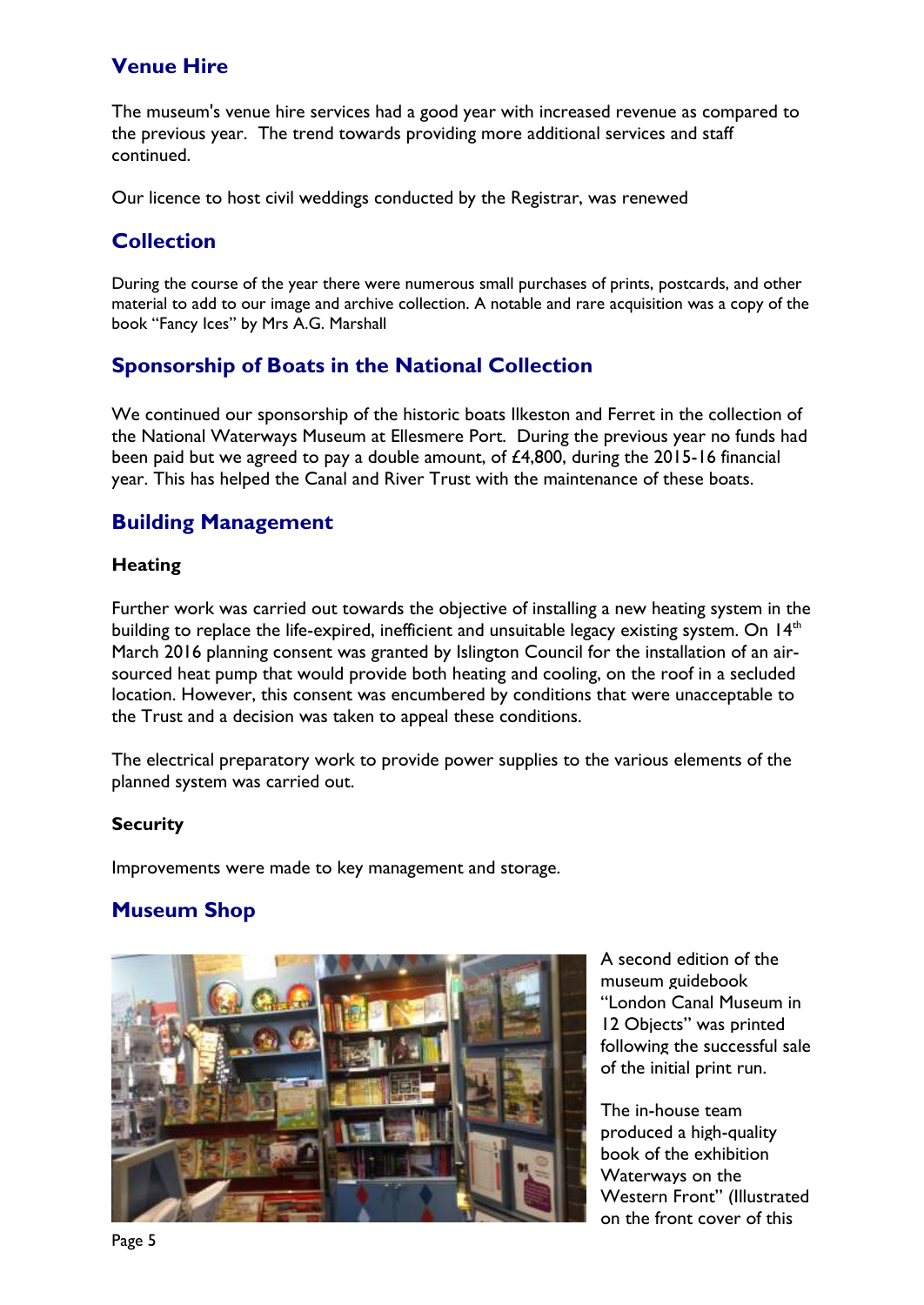report). The book was sold in the museum shop and by post, with a significant number of copies taken by the London Embassy of Belgium.

New methods of retail display to highlight key publications, in addition to the guide book sales, helped increase shop sales by a very pleasing 41% year on year"

# **Information Systems**

We completed a project to upgrade our retail management systems by installing a dedicated back-office computer for the shop and admissions system. This has improved the reliability and security of the system, which is at the heart of all our financial and stock record keeping.

Most of our computers were upgraded to Windows 10 operating system during the year.

Significant improvements were made to backup arrangements for digital data, which now includes digitised versions of most of our archive image collection.

# **Staffing**

### **Overview**

The Trust's staff remained stable with one part-time Education Officer, Catherine Simpson, and one part-time Volunteering Manager, Celia Halsey, employed.

The museum's team of volunteers are committed to the aims and objectives of the museum. They enable the museum to open six days per week and to offer wide-ranging activities to all our visitors. The trustees are grateful to all the volunteers for their continued support.

28 new volunteers were recruited during the course of the year, of whom over 80% were still volunteering at the end of the financial year. The average length of service of those who left during the year was a healthy 4.5 years, showing that progress has been made against the objective of a more long-term, stable team of staff. The total number of volunteers considered active at the close of the financial year was 56, compared to 52 at  $31^{st}$  March 2015.

The newsletter continued to be a welcomed communications tool and volunteers were encouraged to provide content.

### **Video**

The number of volunteers available in London is not infinite and increasingly, volunteering opportunities are on offer from a lot of other organisations. Some of these already use video as a recruitment tool and we completed a video for this purpose during the course of the year. This video is available online through several channels

# **Training**

The provision of training for voluntary staff is regarded as an important part of our staff management. Training not only equips people for the role that they carry out, it also offers a benefit of volunteering in the museum. During the year training events were held regularly, usually accompanied by a small social function to encourage relationship building. The core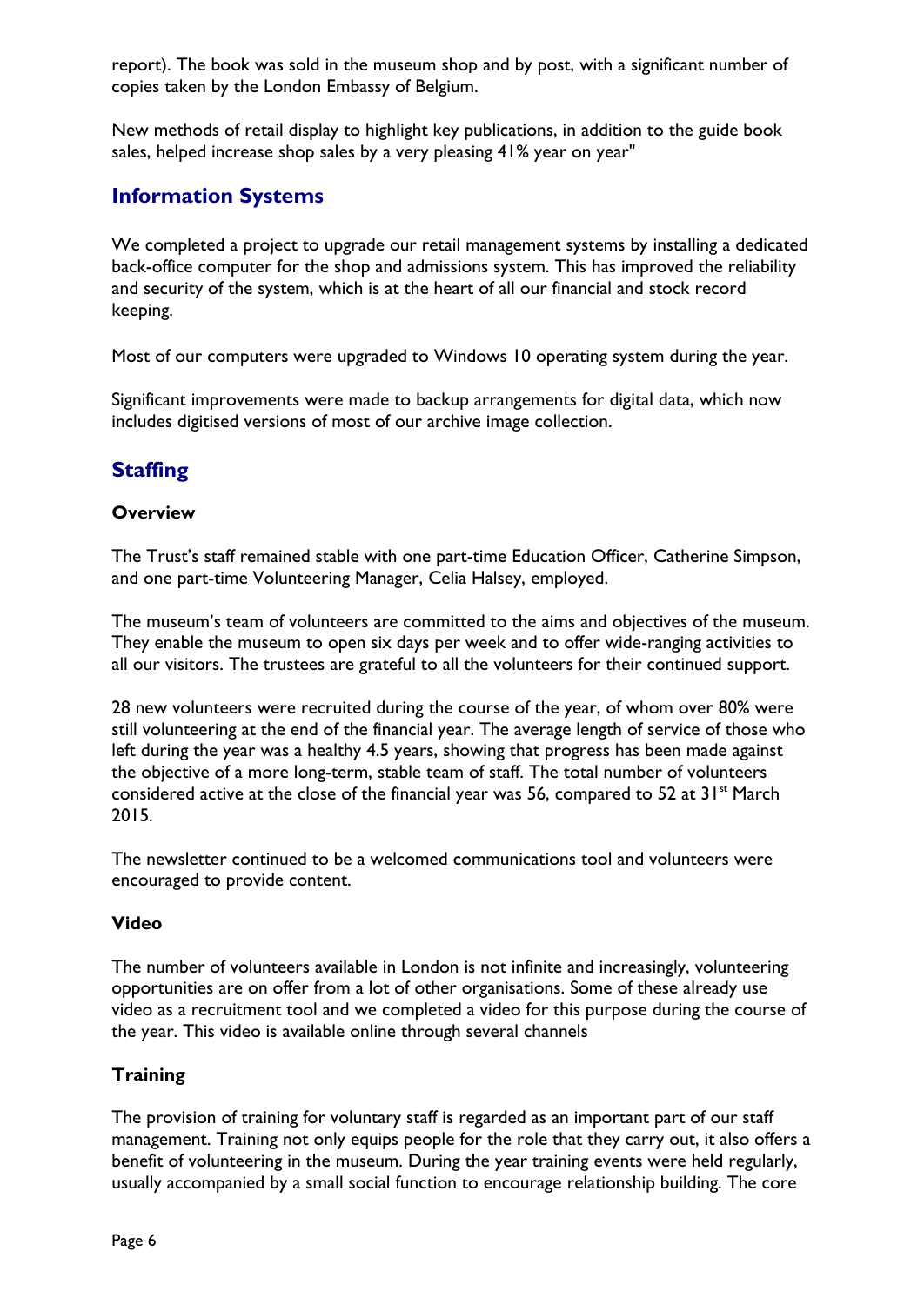training topics are health and safety, dealing with potential emergencies, customer service, and disability awareness.

Improved retention reduced the need for core training to take place so frequently and made possible the allocation of resources to additional training for longer-term volunteers.

### **Reward and Recognition**

The trustees were delighted that in September 2015 our volunteer John Stredwick won the 2015 award for "Going the Extra Mile" in the London Volunteers in Museums Awards.

The museum continued to provide a varied programme of social events, which were well attended including a Christmas party with a cabaret and a summer party travelling on board a boat on The Regent's Canal, which included an educational element for staff.

# **External Relations**

The museum continued to be an active participant in the Knowledge Quarter, a group of organisations in the King's Cross area, all concerned with knowledge, culture, or education.

# **Community Support**

The museum is part of more than one community, and was able to offer support to these communities by the provision of free or heavily discounted meeting space. We hosted meetings for:

- Inland Waterways Association (canal community)
- Friends of the Regent's Canal (canal community)
- Basin moorings residents (local and canal community)
- Waterway Recovery Group (canal community)

We also offer heavily discounted venue hire facilities to waterways charities including the Canal and River Trust and smaller waterways charities from time to time.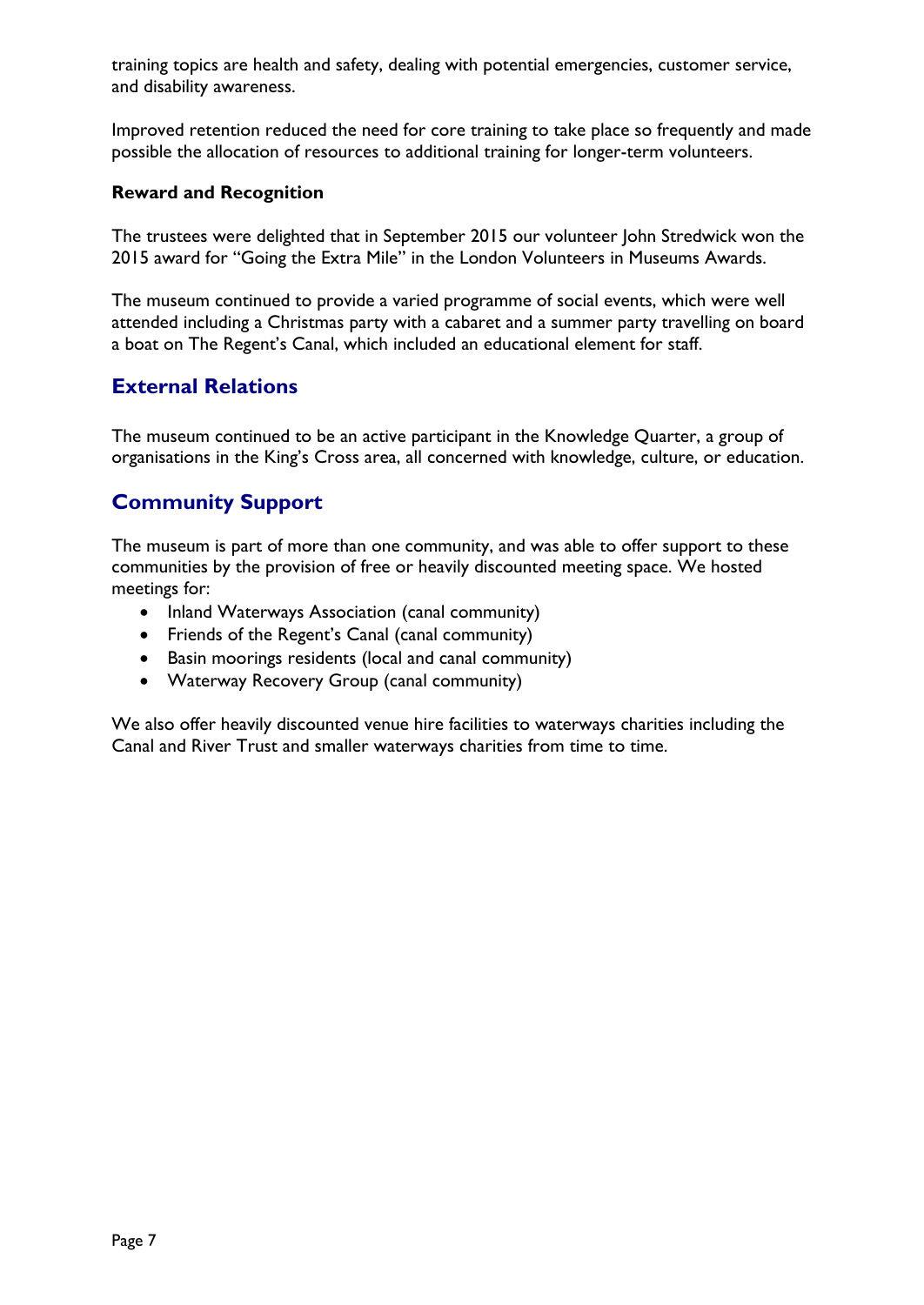**REGISTERED CHARITY NUMBER: 277484**

### **SECTION B**

### **REPORT OF THE TRUSTEES AND UNAUDITED FINANCIAL STATEMENTS FOR THE YEAR ENDED 31 MARCH 2016 FOR THE CANAL MUSEUM TRUST**

SBM Associates Limited 24 Wandsworth Road London SW8 2JW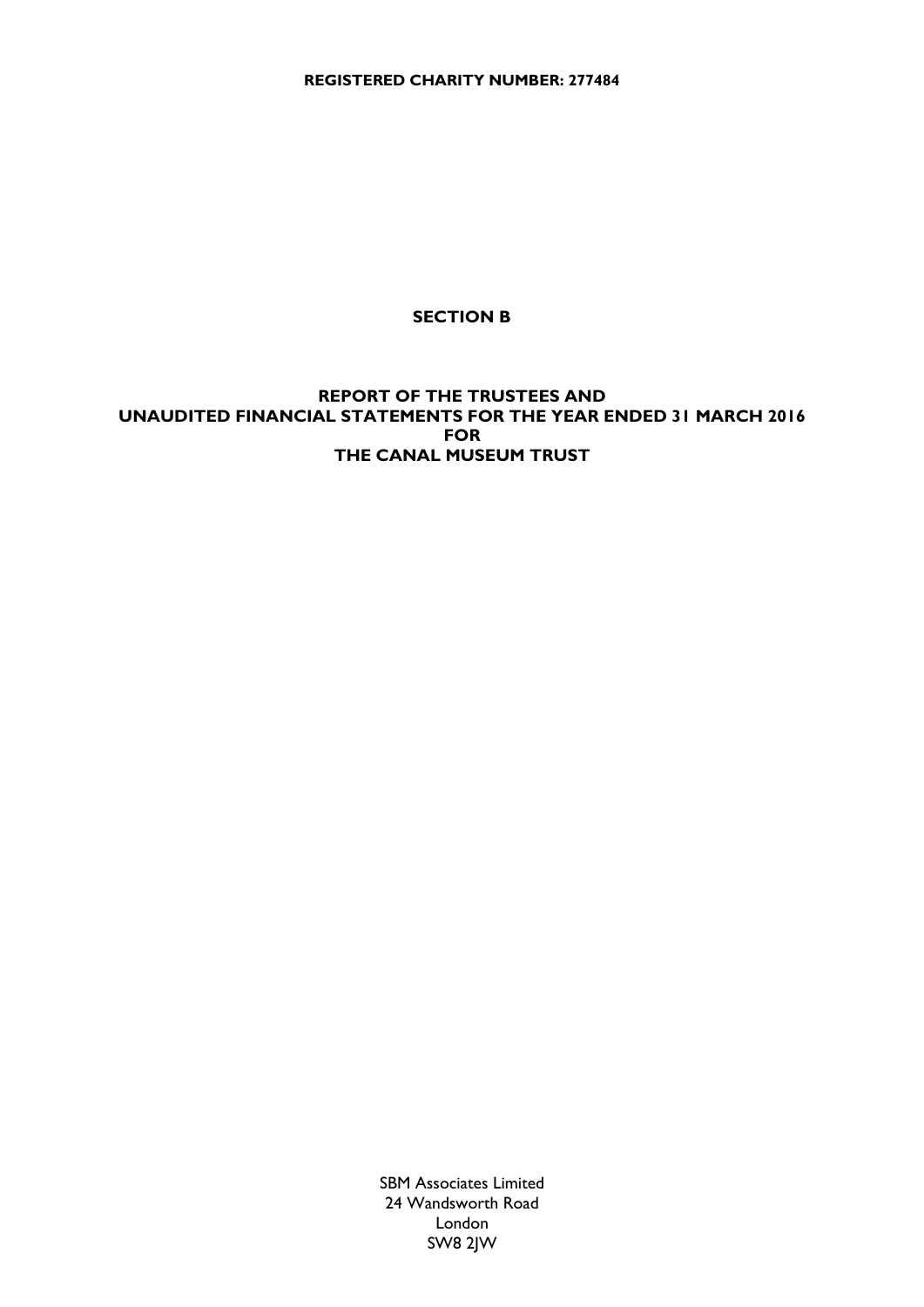### **CONTENTS OF THE FINANCIAL STATEMENTS FOR THE YEAR ENDED 31 MARCH 2016**

Page

| Report of the Trustees                     | a-h- |
|--------------------------------------------|------|
| Independent Examiner's Report              | c    |
| <b>Statement of Financial Activities</b>   | d    |
| <b>Statement of Financial Position</b>     | e    |
| Notes to the Financial Statements          | f-i  |
| Detailed Statement of Financial Activities | k-l  |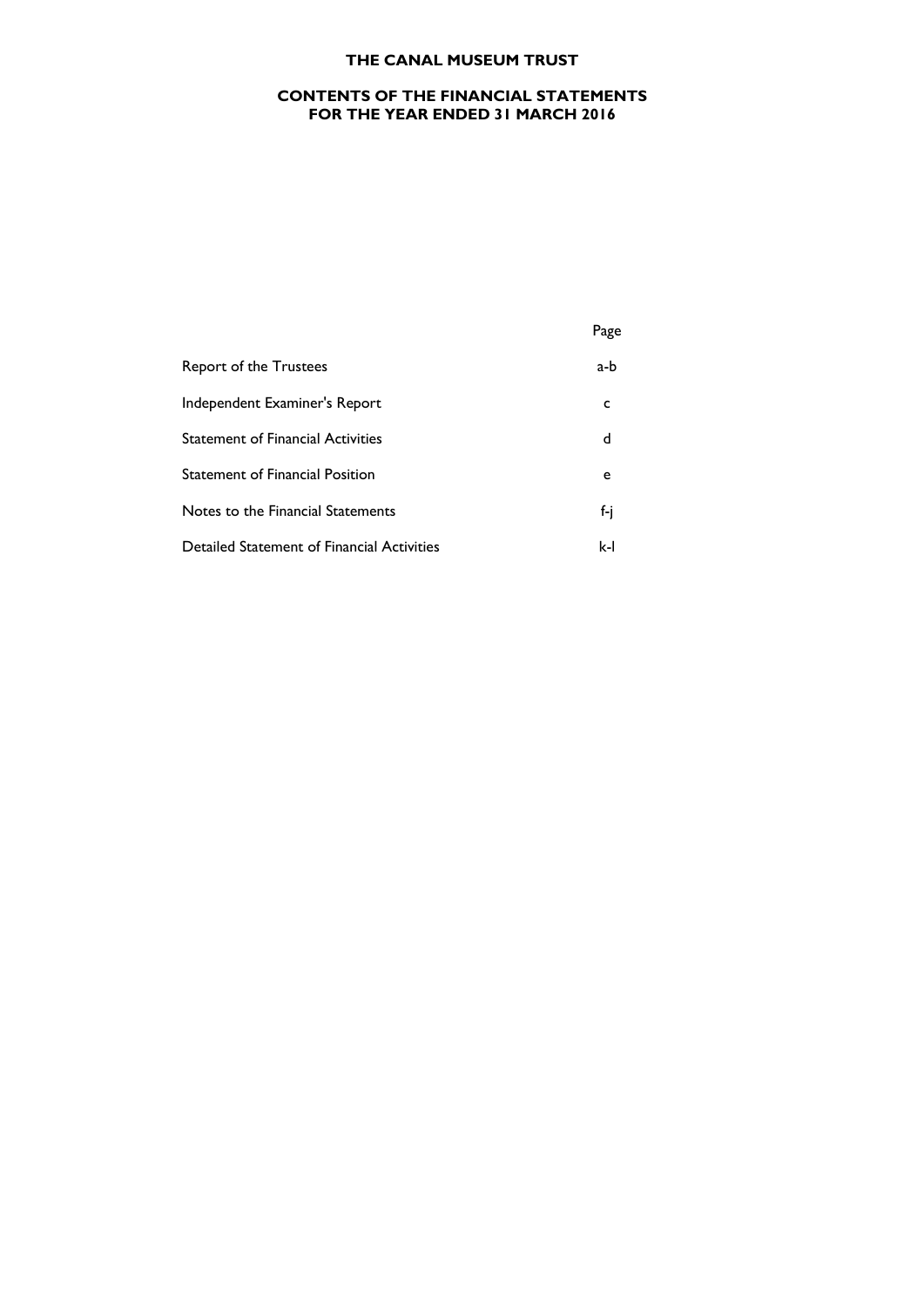#### **REPORT OF THE TRUSTEES FOR THE YEAR ENDED 31 MARCH 2016**

The trustees present their report with the financial statements of the charity for the year ended 31 March 2016. The trustees have adopted the provisions of Accounting and Reporting by Charities: Statement of Recommended Practice applicable to charities preparing their accounts in accordance with the Financial Reporting Standard applicable in the UK and Republic of Ireland (FRS 102) (effective 1 January 2015).

#### **STRUCTURE, GOVERNANCE AND MANAGEMENT**

#### **Governing document**

The charity is controlled by its governing document, a deed of trust, and constitutes an unincorporated charity.

#### **REFERENCE AND ADMINISTRATIVE DETAILS**

**Registered Charity number** 277484

#### **Principal address**

12/13 New Wharf Road London N1 9RT

#### **Trustees**

M Sach R Squires M Tucker T Lewis (Secretary) W Davidson DML Gee

#### **Independent examiner**

SBM Associates Limited 24 Wandsworth Road London SW8 2JW

#### **Solicitors**

Farrer & Co 66 Lincoln's Inn Fields London WC2A 3LH

#### **Bankers**

Cooperative Bank plc Delf House Southway **Skelmersdale** WN8 6WT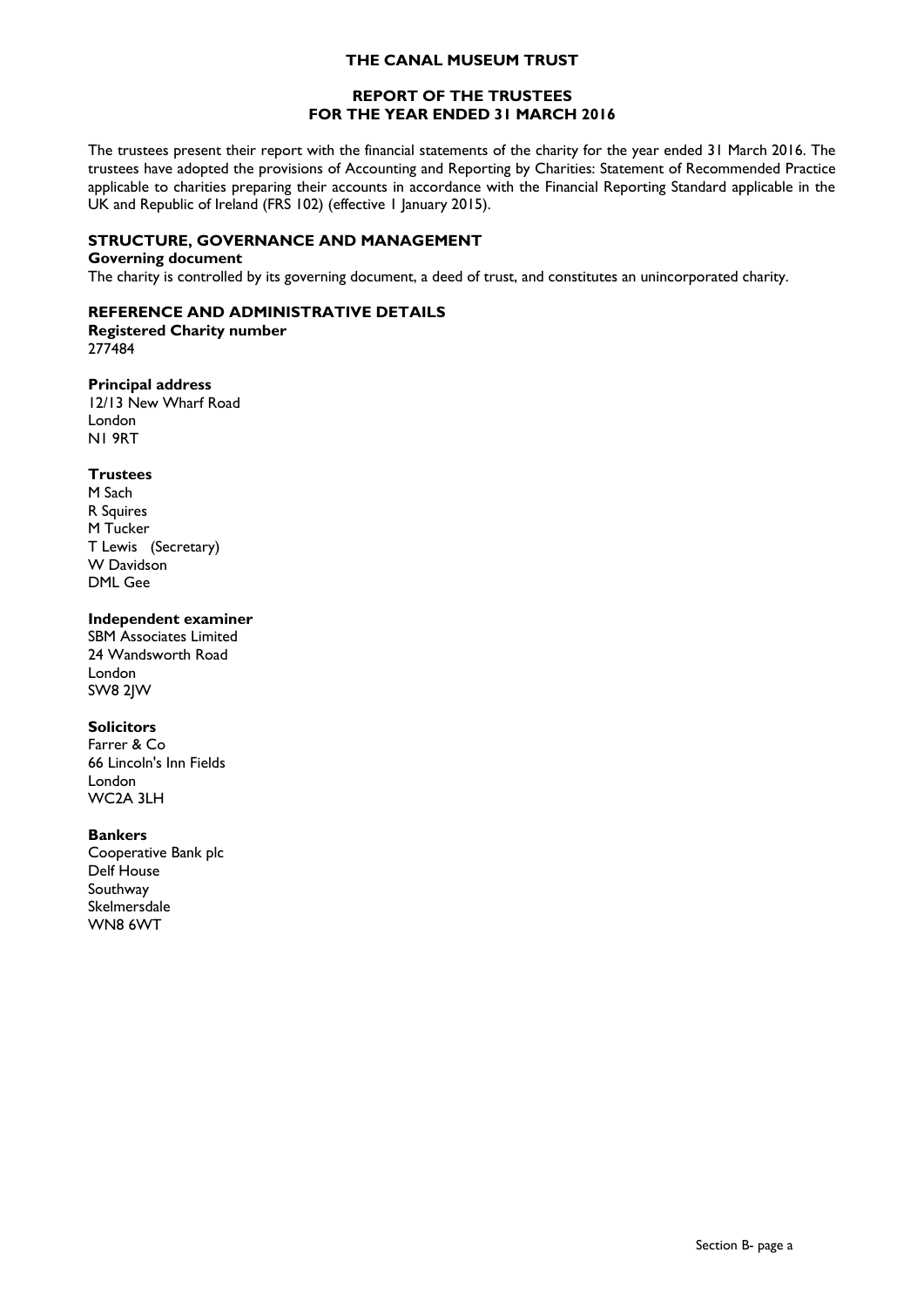### **REPORT OF THE TRUSTEES FOR THE YEAR ENDED 31 MARCH 2016**

#### **STATEMENT OF TRUSTEES RESPONSIBILITIES**

The trustees are responsible for preparing the Report of the Trustees and the financial statements in accordance with applicable law and United Kingdom Accounting Standards (United Kingdom Generally Accepted Accounting Practice), including Financial Reporting Standard 102 "The Financial Reporting Standard applicable in the UK and Republic of Ireland".

The law applicable to charities in England and Wales, the Charities Act 2011, Charity (Accounts and Reports) Regulations 2008 and the provisions of the trust deed requires the trustees to prepare financial statements for each financial year which give a true and fair view of the state of affairs of the charity and of the incoming resources and application of resources, including the income and expenditure, of the charity for that period. In preparing those financial statements, the trustees are required to

- Select suitable accounting policies and then apply them consistently;
- Observe the methods and principles in the Charity SORP;
- Make judgements and estimates that are reasonable and prudent;
- Prepare the financial statements on the going concern basis unless it is inappropriate to presume that the charity will continue in business.

The trustees are responsible for keeping proper accounting records which disclose with reasonable accuracy at any time the financial position of the charity and to enable them to ensure that the financial statements comply with the Charities Act 2011, the Charity (Accounts and Reports) Regulations 2008 and the provisions of the trust deed. They are also responsible for safeguarding the assets of the charity and hence for taking reasonable steps for the prevention and detection of fraud and other irregularities.

Approved by order of the board of trustees on 10 January 2017 and were signed on its behalf by:

Martin Sach, Chair of Trustees

**DML Gee. Treasurer**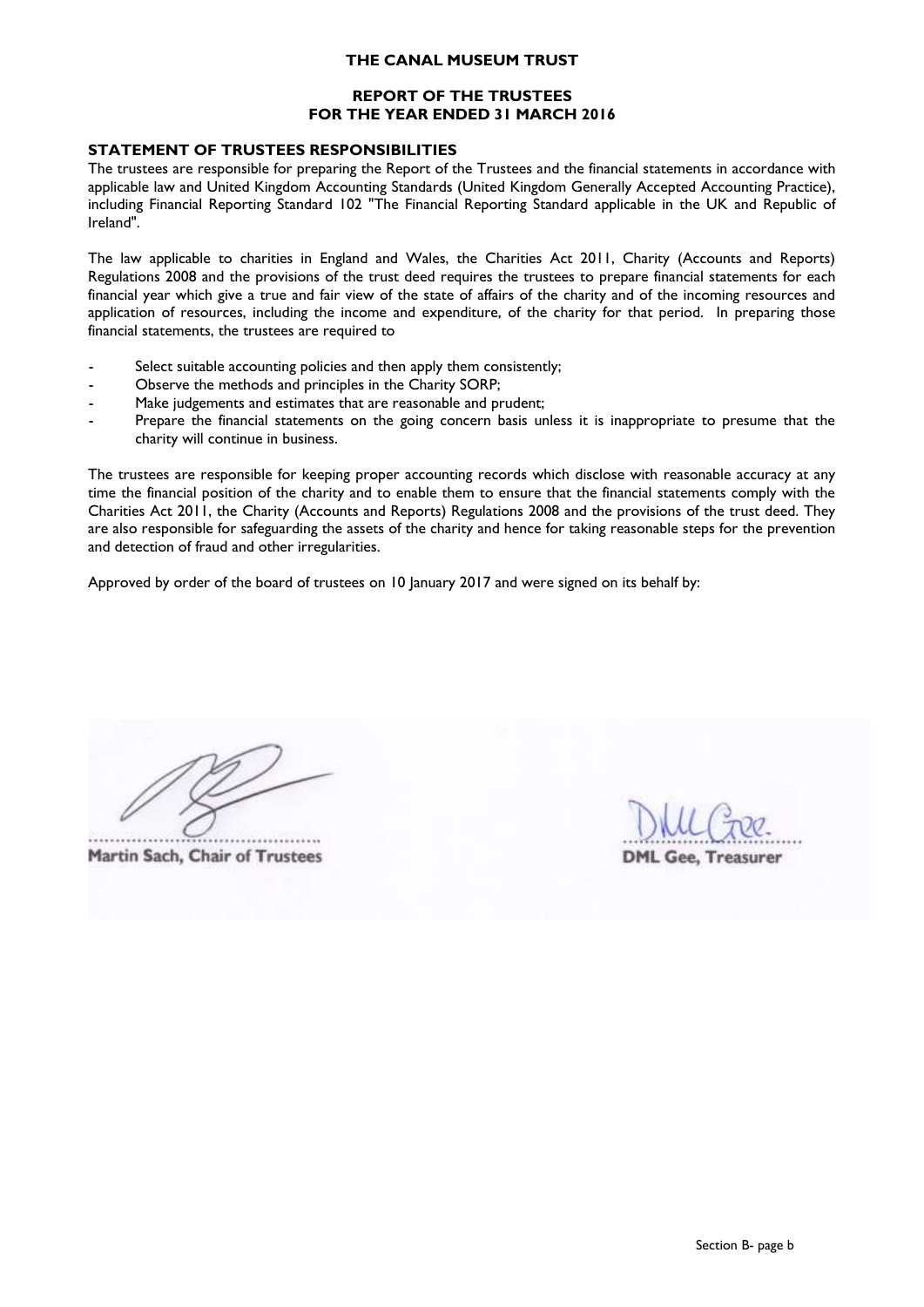#### **INDEPENDENT EXAMINER'S REPORT TO THE TRUSTEES OF THE CANAL MUSEUM TRUST**

I report on the accounts for the year ended 31 March 2016 set out on Section B pages d to l.

#### **Respective responsibilities of trustees and examiner**

The charity's trustees are responsible for the preparation of the accounts. The charity's trustees consider that an audit is not required for this year (under Section 144(2) of the Charities Act 2011 (the 2011 Act)) and that an independent examination is required.

It is my responsibility to:

- Examine the accounts under Section 145 of the 2011 Act
- To follow the procedures laid down in the General Directions given by the Charity Commission (under Section 145(5)(b) of the 2011 Act); and
- To state whether particular matters have come to my attention.

#### **Basis of the independent examiner's report**

My examination was carried out in accordance with the General Directions given by the Charity Commission. An examination includes a review of the accounting records kept by the charity and a comparison of the accounts presented with those records. It also includes consideration of any unusual items or disclosures in the accounts, and seeking explanations from you as trustees concerning any such matters. The procedures undertaken do not provide all the evidence that would be required in an audit, and consequently no opinion is given as to whether the accounts present a 'true and fair view ' and the report is limited to those matters set out in the statements below.

#### **Independent examiner's statement**

In connection with my examination, no matter has come to my attention:

- (1) Which gives me reasonable cause to believe that, in any material respect, the requirements
	- To keep accounting records in accordance with Section 130 of the 2011 Act; and
	- To prepare accounts which accord with the accounting records and to comply with the accounting requirements of the 2011 Act

#### Have not been met; or

(2) To which, in my opinion, attention should be drawn in order to enable a proper understanding of the accounts to be reached.

Pauline McAlpine SBM Associates Limited 24 Wandsworth Road London SW8 2JW

Pulic MALigan

Date: 9 January 2017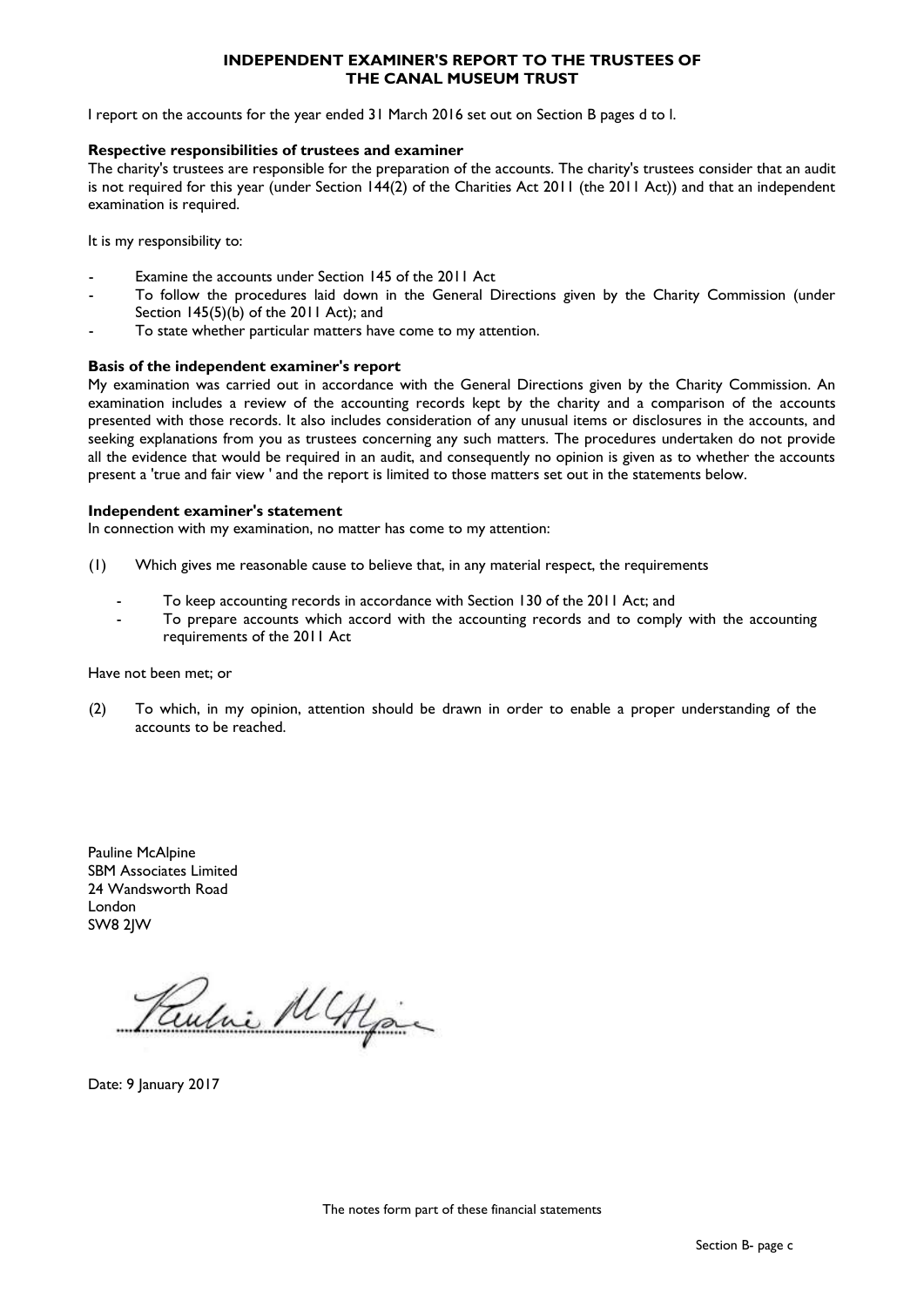#### **STATEMENT OF FINANCIAL ACTIVITIES FOR THE YEAR ENDED 31 MARCH 2016**

|                                                        |                                  | <b>Unrestricted</b><br><b>Fund</b> | <b>Restricted</b><br><b>Fund</b> | 2016<br>Total<br><b>Funds</b> | 2015<br>Total<br>Funds |
|--------------------------------------------------------|----------------------------------|------------------------------------|----------------------------------|-------------------------------|------------------------|
|                                                        | Note                             | £                                  | £                                | £                             | £                      |
| <b>INCOME AND ENDOWMENTS FROM</b>                      |                                  |                                    |                                  |                               |                        |
| Donations and legacies<br><b>Charitable activities</b> |                                  | 4,530                              |                                  | 4,530                         | 11,439                 |
| Operation of Museum                                    |                                  | 62,181                             |                                  | 62,181                        | 58,480                 |
| Other trading activities<br>Investment income          | $\overline{2}$<br>$\overline{3}$ | 127,303<br>903                     |                                  | 127,303<br>903                | 115,168<br>546         |
| <b>Total</b>                                           |                                  | 194,917                            |                                  | 194,917                       | 185,633                |
| <b>EXPENDITURE ON</b>                                  |                                  |                                    |                                  |                               |                        |
| Raising funds<br><b>Charitable activities</b>          |                                  | 37,906                             |                                  | 37,906                        | 26,541                 |
| <b>Operation of Museum</b>                             |                                  | 116,782                            |                                  | 116,782                       | 106,041                |
| <b>Total</b>                                           |                                  | 154,688                            |                                  | 154,688                       | 132,582                |
| <b>NET INCOME</b>                                      |                                  | 40,229                             |                                  | 40,229                        | 53,051                 |
| <b>RECONCILIATION OF FUNDS</b>                         |                                  |                                    |                                  |                               |                        |
| Total funds brought forward                            |                                  | 130,217                            |                                  | 130,217                       | 77,166                 |
| <b>TOTAL FUNDS CARRIED FORWARD</b>                     |                                  | 170,446                            |                                  | 170,446                       | 130,217                |

#### **CONTINUING OPERATIONS**

All income and expenditure has arisen from continuing activities.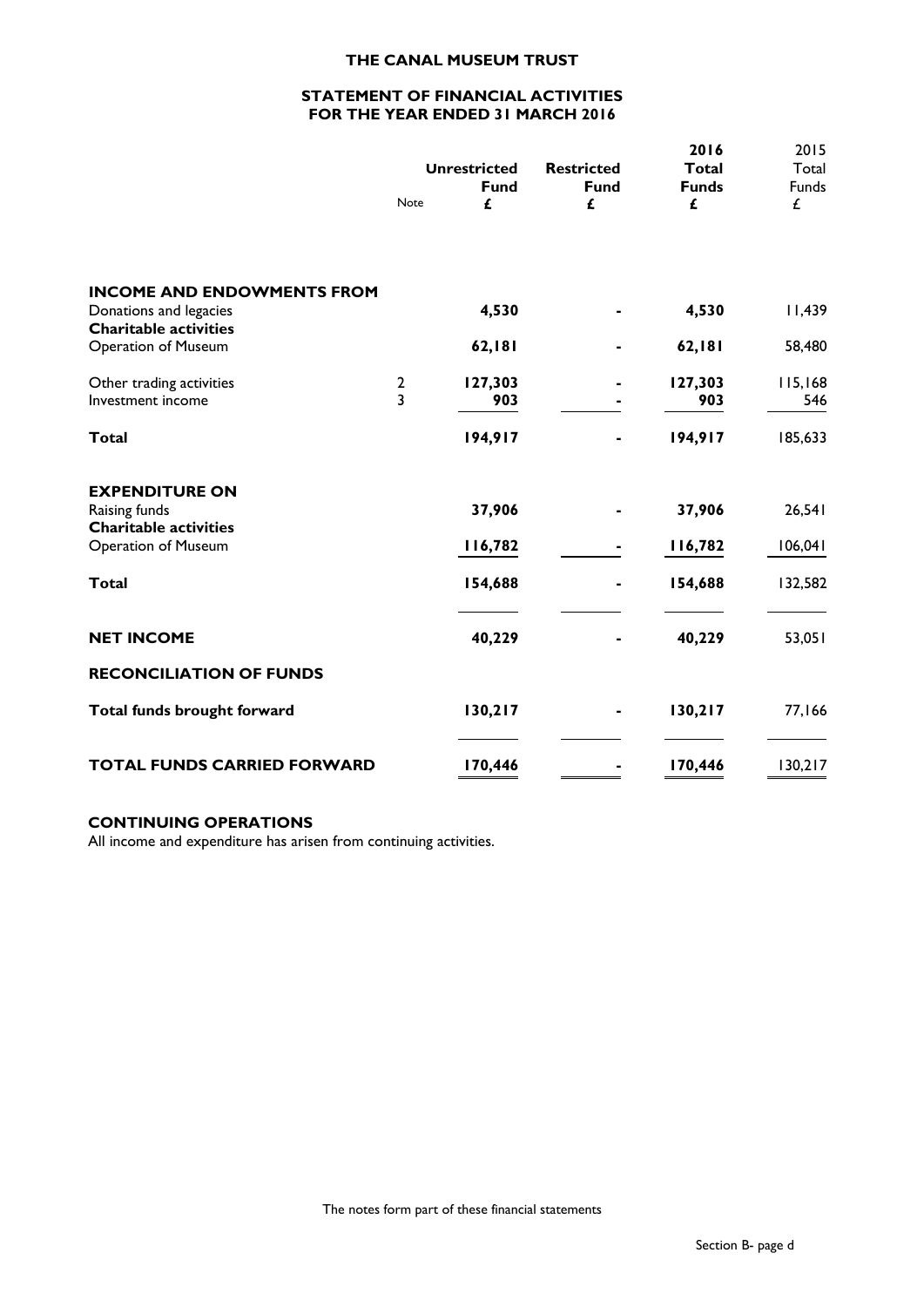#### **STATEMENT OF FINANCIAL POSITION AT 31 MARCH 2016**

|                                                        |                 |                     |                   | 2016               | 2015               |
|--------------------------------------------------------|-----------------|---------------------|-------------------|--------------------|--------------------|
|                                                        |                 | <b>Unrestricted</b> | <b>Restricted</b> | <b>Total funds</b> | <b>Total Funds</b> |
|                                                        | Note            | <b>Fund</b><br>£    | <b>Fund</b><br>£  | £                  | Ĺ                  |
|                                                        |                 |                     |                   |                    |                    |
| <b>CURRENT ASSETS</b>                                  |                 |                     |                   |                    |                    |
| Stocks                                                 | $\overline{7}$  | 14,043              |                   | 14,043             | 13,243             |
| <b>Debtors</b>                                         | 8               | 2,747               |                   | 2,747              | 3,705              |
| Cash at bank                                           |                 | 160,416             |                   | 160,416            | 116,016            |
|                                                        |                 | 177,206             | ٠                 | 177,206            | 132,964            |
| <b>CREDITORS</b>                                       |                 |                     |                   |                    |                    |
| Amounts falling due within one year                    | 9               | (6,760)             |                   | (6,760)            | (2,747)            |
| <b>NET CURRENT ASSETS</b>                              |                 | 170,446             |                   | 170,446            | 130,217            |
| <b>TOTAL ASSETS LESS CURRENT</b><br><b>LIABILITIES</b> |                 | 170,446             |                   | 170,446            | 130,217            |
| <b>NET ASSETS</b>                                      |                 | 170,446             |                   | 170,446            | 130,217            |
| <b>FUNDS</b><br>Unrestricted funds                     | $\overline{10}$ |                     |                   | 170,446            | 130,217            |
| Restricted funds<br><b>TOTAL FUNDS</b>                 |                 |                     |                   | 170,446            | 130,217            |

The financial statements were approved by the Board of Trustees on 10 January 2017 and were signed on its behalf by:

Martin Sach, Chair of Trustees

**DML Gee, Treasurer**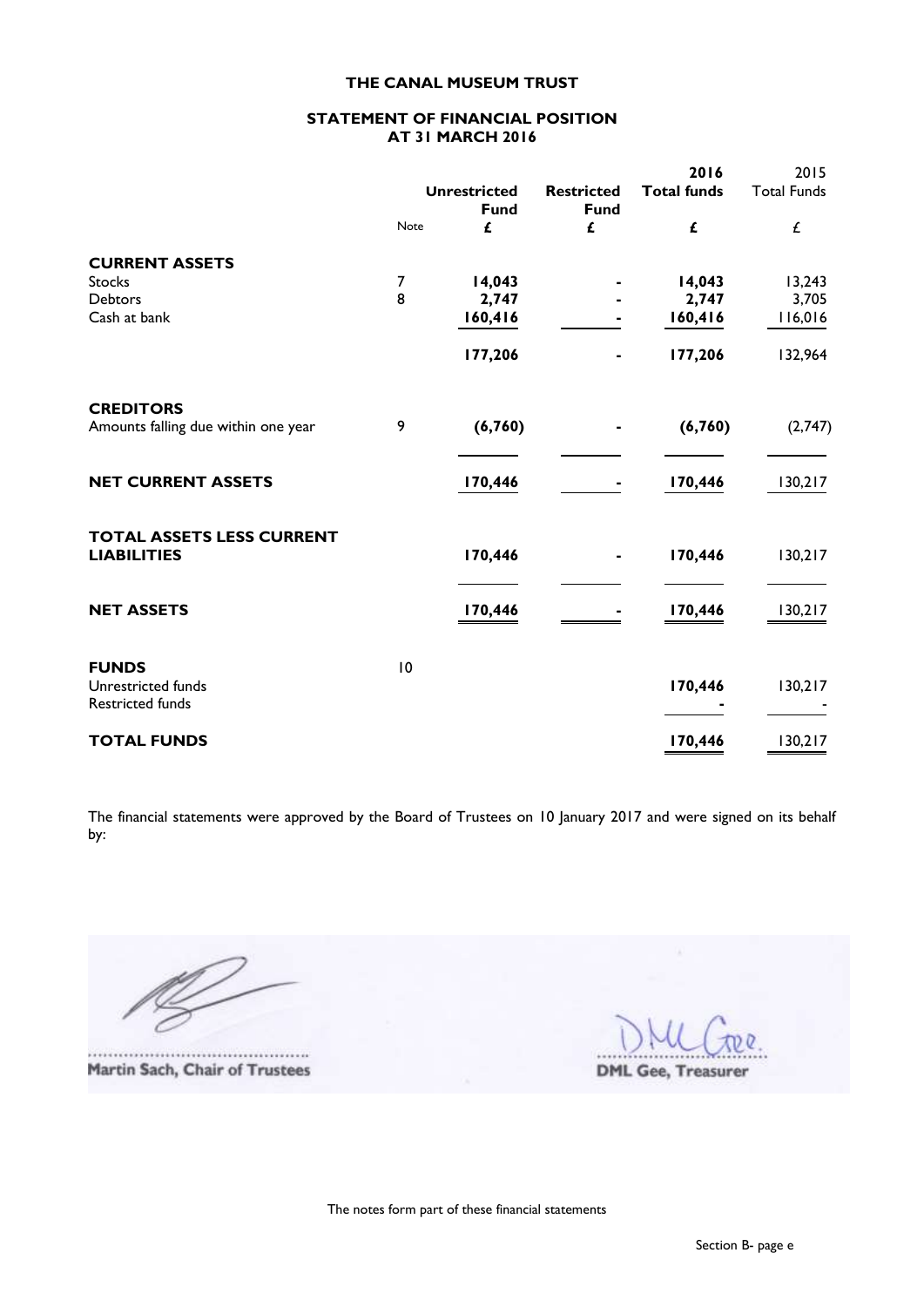#### **NOTES TO THE FINANCIAL STATEMENTS FOR THE YEAR ENDED 31 MARCH 2016**

#### **1. ACCOUNTING POLICIES**

#### **Basis of preparing the financial statements**

The financial statements of the charity, which is a public benefit entity under FRS 102, have been prepared in accordance with the Charities SORP (FRS 102) 'Accounting and Reporting by Charities: Statement of Recommended Practice applicable to charities preparing their accounts in accordance with the Financial Reporting Standard applicable in the UK and Republic of Ireland (FRS 102) (effective 1 January 2015)', Financial Reporting Standard 102 'The Financial Reporting Standard applicable in the UK and Republic of Ireland' and the Charities Act 2011. The financial statements have been prepared under the historical cost convention.

The charity has taken advantage of the following disclosure exemptions in preparing these financial statements, as permitted by FRS 102 'The Financial Reporting Standard applicable in the UK and Republic of Ireland':

- The requirements of Section 7 Statement of Cash Flows;
- The requirement of Section 3 Financial Statement Presentation paragraph 3.17(d).

#### **Income**

All income is recognised in the Statement of Financial Activities once the charity has entitlement to the funds, it is probable that the income will be received and the amount can be measured reliably.

#### **Expenditure**

Liabilities are recognised as expenditure as soon as there is a legal or constructive obligation committing the charity to that expenditure, it is probable that a transfer of economic benefits will be required in settlement and the amount of the obligation can be measured reliably. Expenditure is accounted for on an accruals basis and has been classified under headings that aggregate all cost related to the category. Where costs cannot be directly attributed to particular headings they have been allocated to activities on a basis consistent with the use of resources.

#### **Charitable activities**

In the opinion of the trustees, the charity has one significant activity in pursuance of its objects, that of the operation of the museum

#### **Stocks**

Stocks are valued at the lower of cost and net realisable value, after making due allowance for obsolete and slow moving items.

#### **Taxation**

As a registered charity the Museum Trust benefits from rates relief and is generally exempt from Income Tax and Capital Gains Tax, but not from VAT. When applicable, irrecoverable VAT is shown as a separate expense in the Statement of Financial Activities rather than included in the cost of those items to which it relates. The trustees consider the cost of the detailed calculations and additional record keeping required to allocate VAT irrecoverable under the partial exemption regime would exceed the potential benefit.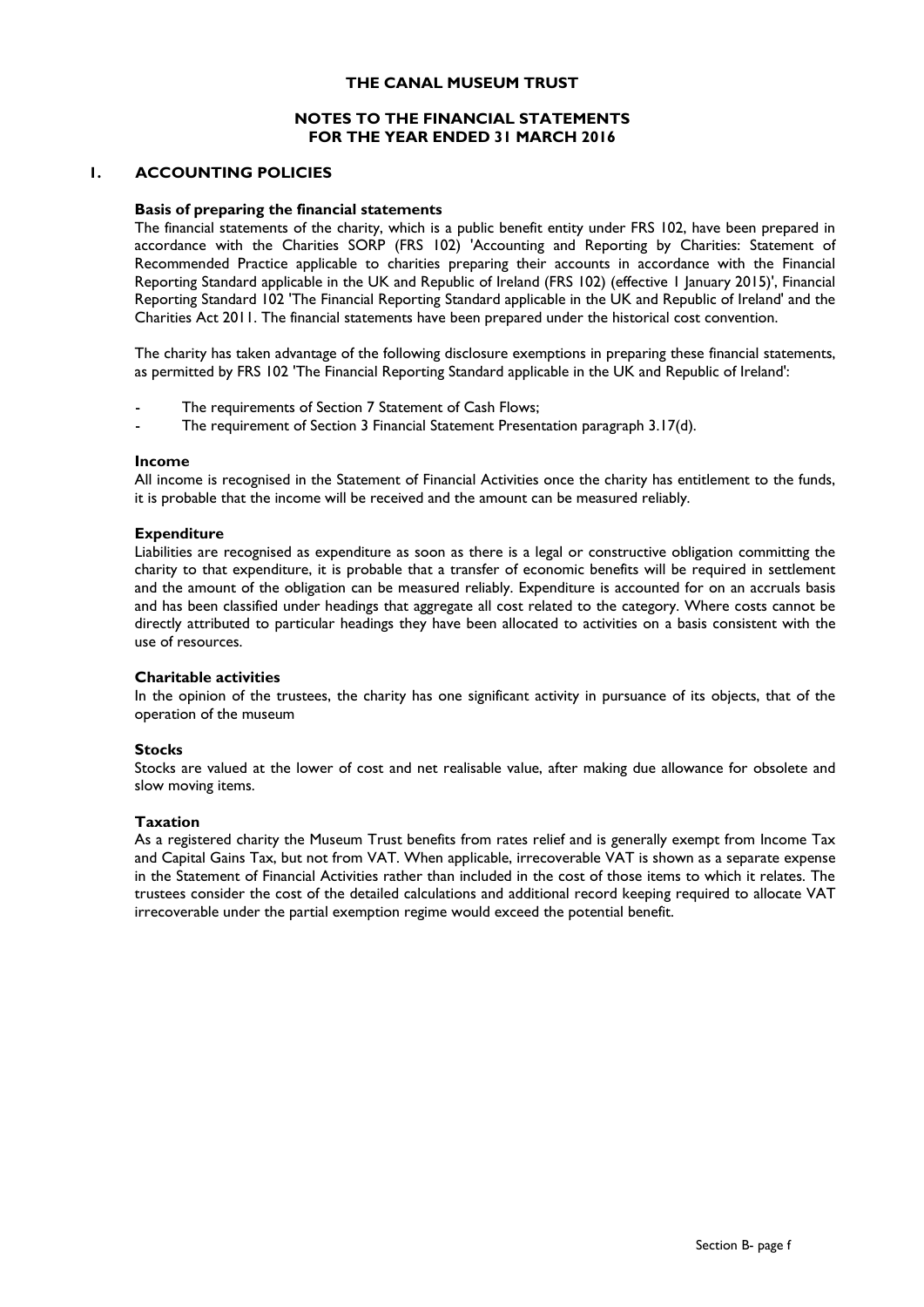#### **NOTES TO THE FINANCIAL STATEMENTS - CONTINUED FOR THE YEAR ENDED 31 MARCH 2016**

#### **1. ACCOUNTING POLICIES - continued**

#### **Fund accounting**

Unrestricted funds can be used in accordance with the charitable objectives at the discretion of the trustees.

Restricted funds can only be used for particular restricted purposes within the objects of the charity. Restrictions arise when specified by the donor or when funds are raised for particular restricted purpose.

#### **Tangible fixed assets**

The Canal Museum Trust owns the freehold property in which the London Canal Museum is situated. In the absence of a professional valuation, the costs of obtaining which the trustees consider would outweigh the benefits to the Trust, the freehold property has not been capitalised in the financial statements.

In addition, the museum's artefacts, exhibition materials and fittings are capitalised but written off to income and expenditure in the year of purchase.

#### **2. OTHER TRADING ACTIVITIES**

|             | 2016    | 2015    |
|-------------|---------|---------|
|             |         |         |
| Shop income | 27,922  | 19,745  |
| Moorings    | 16,640  | 17,041  |
| Museum Hire | 82,741  | 78,382  |
|             | 127,303 | 115,168 |

#### **3. INVESTMENT INCOME**

|                      | 2016         | 2015 |
|----------------------|--------------|------|
|                      |              |      |
| <b>Bank interest</b> | 903<br>_____ | 546  |

#### **4. TRUSTEES' REMUNERATION AND BENEFITS**

There were no trustees' remuneration or other benefits for the year ended 31 March 2016 nor for the year ended 31 March 2015.

#### **Trustees' expenses**

There were no trustees' expenses paid for the year ended 31 March 2016 nor for the year ended 31 March 2015.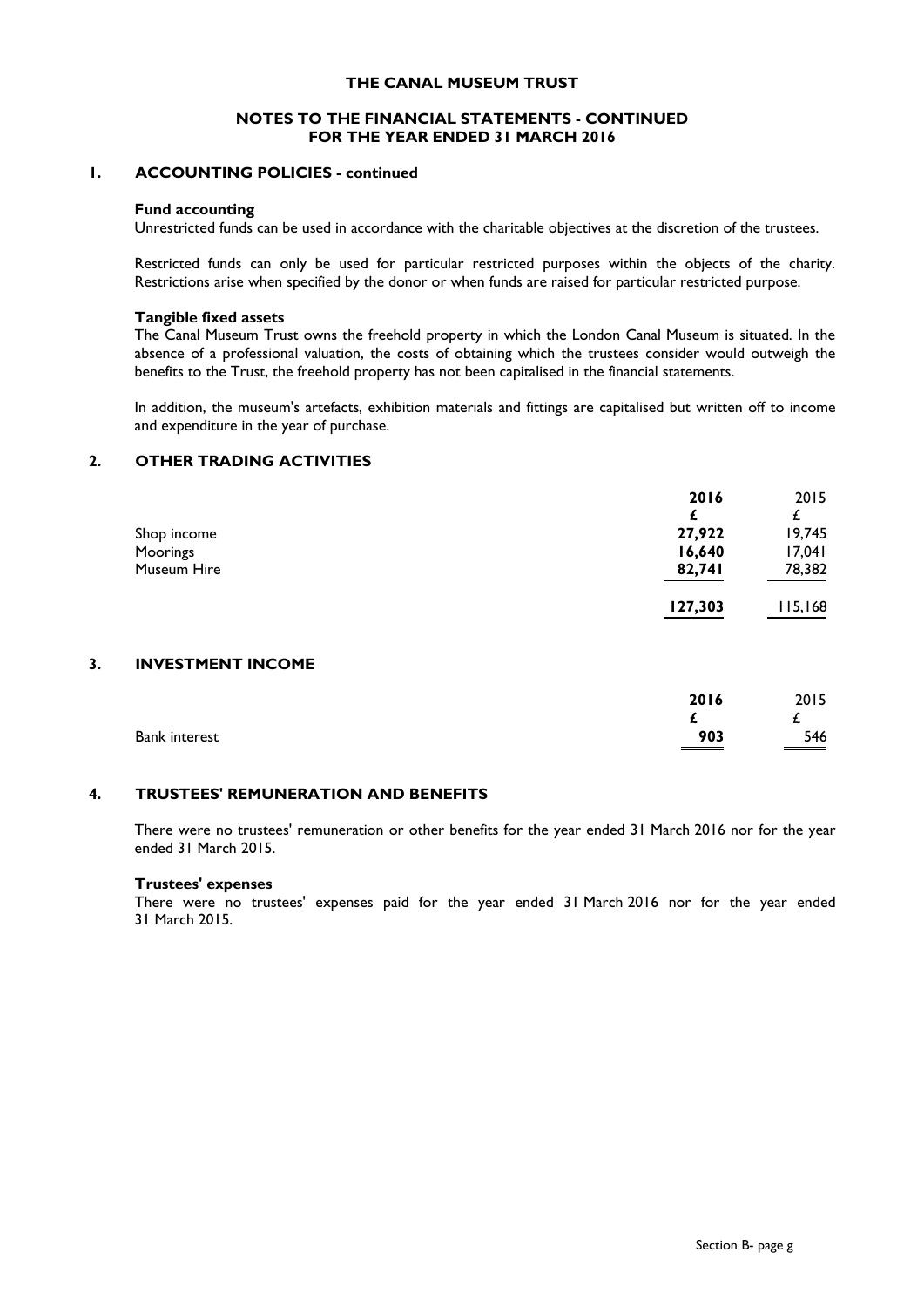#### **NOTES TO THE FINANCIAL STATEMENTS - CONTINUED FOR THE YEAR ENDED 31 MARCH 2016**

### **5. STAFF COSTS**

The average monthly number of employees during the year was as follows:

|                     | 2016 | 2015          |
|---------------------|------|---------------|
| Operation of museum |      | $\mathcal{D}$ |
|                     |      |               |

No employees received emoluments in excess of £60,000.

### **6. 2014-2015 COMPARATIVES FOR THE STATEMENT OF FINANCIAL ACTIVITIES**

|                                                        | <b>Unrestricted</b> | <b>Restricted</b> | <b>Total Funds</b> |
|--------------------------------------------------------|---------------------|-------------------|--------------------|
|                                                        | <b>Fund</b><br>£    | <b>Fund</b><br>£  | £                  |
| <b>INCOME AND ENDOWMENTS FROM</b>                      |                     |                   |                    |
| Donations and legacies<br><b>Charitable activities</b> | 1,509               | 9,930             | 11,439             |
| Operation of Museum                                    | 58,480              |                   | 58,480             |
| Other trading activities                               | 115,168             |                   | 115,168            |
| Investment income                                      | 546                 |                   | 546                |
| <b>Total</b>                                           | 175,703             | 9,930             | 185,633            |
| <b>EXPENDITURE ON</b>                                  |                     |                   |                    |
| Raising funds<br><b>Charitable activities</b>          | 26,541              |                   | 26,541             |
| <b>Operation of Museum</b>                             | 106,041             |                   | 106,041            |
| <b>Total</b>                                           | 132,582             |                   | 132,582            |
| <b>NET INCOME</b>                                      | 43, 121             | 9,930             | 53,051             |
| <b>Transfers between funds</b>                         | 9,930               | (9,930)           |                    |
| Net movement in funds                                  | 53,051              |                   | 53,051             |
| <b>RECONCILIATION OF FUNDS</b>                         |                     |                   |                    |
| Total funds brought forward                            | 77,166              |                   | 77,166             |
| <b>TOTAL FUNDS CARRIED FORWARD</b>                     | 130,217             |                   | 130,217            |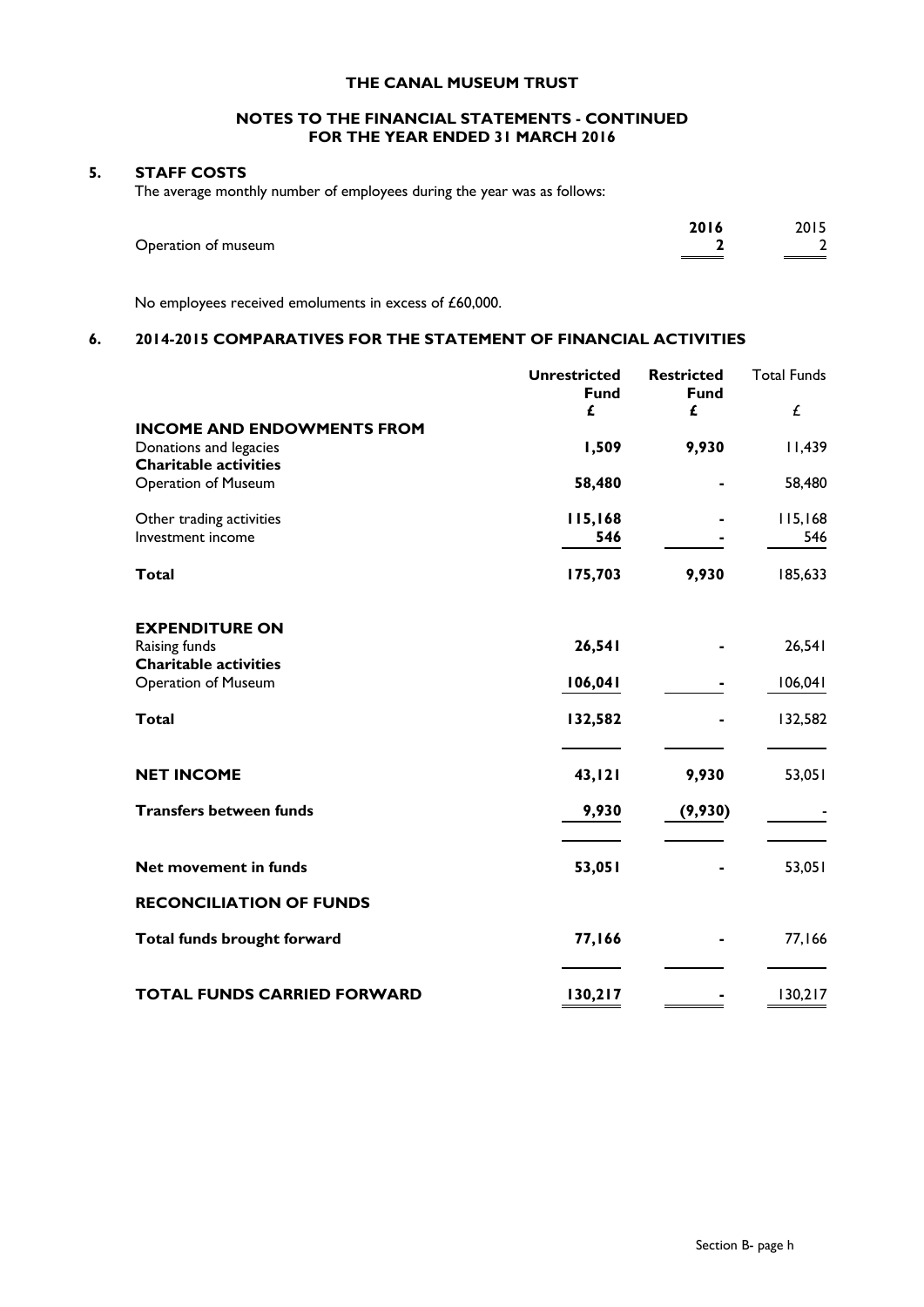#### **NOTES TO THE FINANCIAL STATEMENTS - CONTINUED FOR THE YEAR ENDED 31 MARCH 2016**

### **7. STOCKS**

|    | Finished goods                                      | 2016<br>£<br>14,043    | 2015<br>13,243     |
|----|-----------------------------------------------------|------------------------|--------------------|
| 8. | <b>DEBTORS: AMOUNTS FALLING DUE WITHIN ONE YEAR</b> |                        |                    |
|    | Trade debtors<br>Other debtors                      | 2016<br>1,082<br>1,665 | 2015<br>£<br>3,705 |
|    |                                                     | 2,747                  | 3,705              |
| ۰  | CREDITORS: AMOUNTS EALLING DUE WITHIN ONE YEAR      |                        |                    |

### **9. CREDITORS: AMOUNTS FALLING DUE WITHIN ONE YEAR**

|                              | 2016  | 2015                     |
|------------------------------|-------|--------------------------|
| Trade creditors              | 1,570 | $\overline{\phantom{0}}$ |
| Taxation and social security | 2,480 | 1,652                    |
| Other creditors              | 2,710 | 1,095                    |
|                              | 6,760 | 2,747                    |

### **10. MOVEMENT IN FUNDS**

|                                           |                | <b>Net</b><br>movement |            |
|-------------------------------------------|----------------|------------------------|------------|
|                                           | At 1.4.15<br>£ | in Funds<br>£          | At 31.3.16 |
| <b>Unrestricted funds</b><br>General fund | 130,217        | 40,229                 | 170,446    |
|                                           |                |                        |            |
| <b>TOTAL FUNDS</b>                        | 130,217        | 40,229                 | 170,446    |

Net movement in funds, included in the above are as follows:

|                                           | Incoming<br><b>Resources</b> | <b>Resources</b><br><b>Expended</b> | Movement<br>in Funds |
|-------------------------------------------|------------------------------|-------------------------------------|----------------------|
| <b>Unrestricted funds</b><br>General fund | 194.917                      | (154, 688)                          | 40,229               |
| <b>TOTAL FUNDS</b>                        | 194,917                      | (154, 688)                          | 40,229               |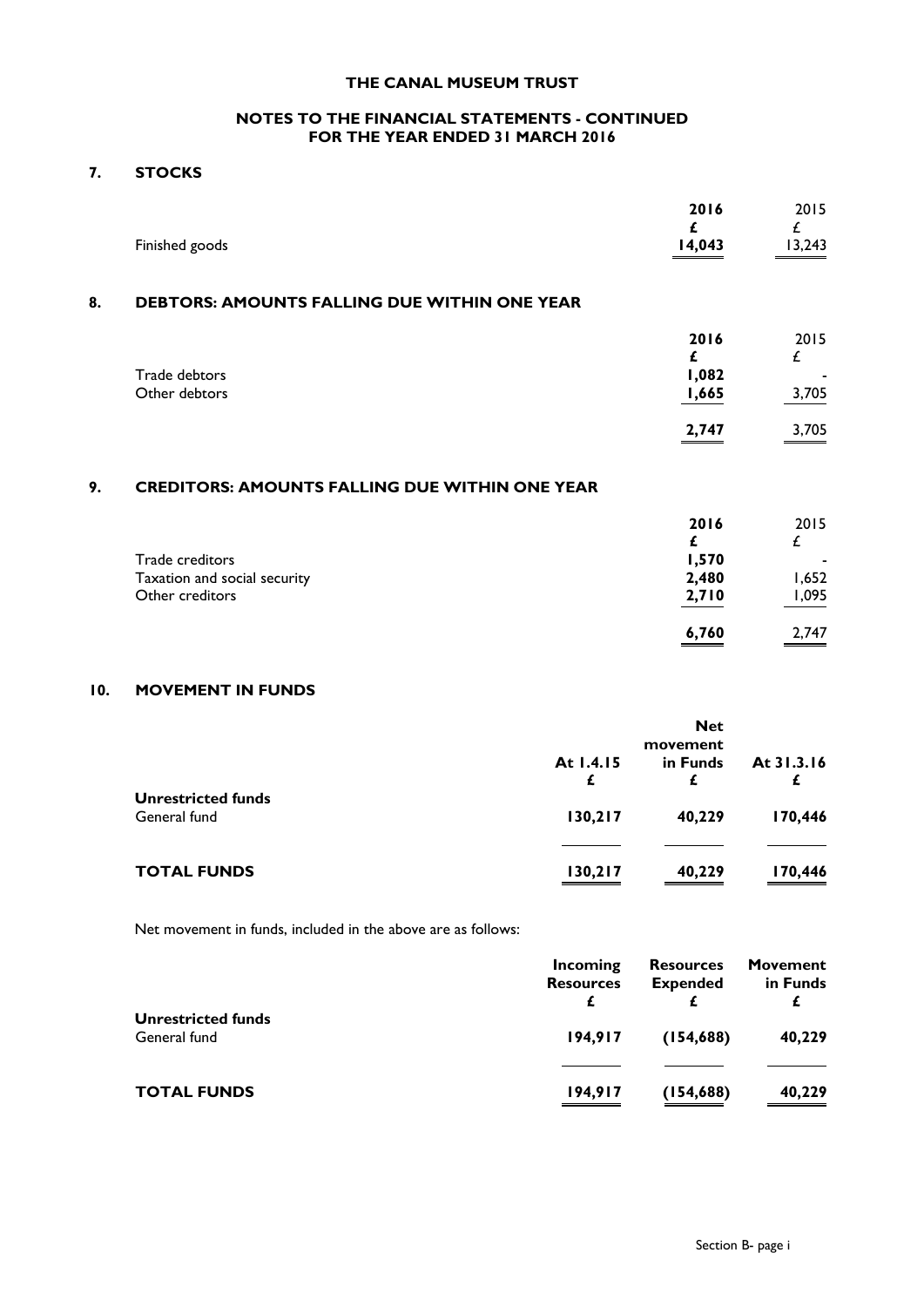#### **NOTES TO THE FINANCIAL STATEMENTS - CONTINUED FOR THE YEAR ENDED 31 MARCH 2016**

### **11. RELATED PARTY DISCLOSURES**

There were no related party transactions for the year ended 31 March 2016.

#### **12. FIRST YEAR ADOPTION**

There are no adjustments arising from the first time adoption of FRS102.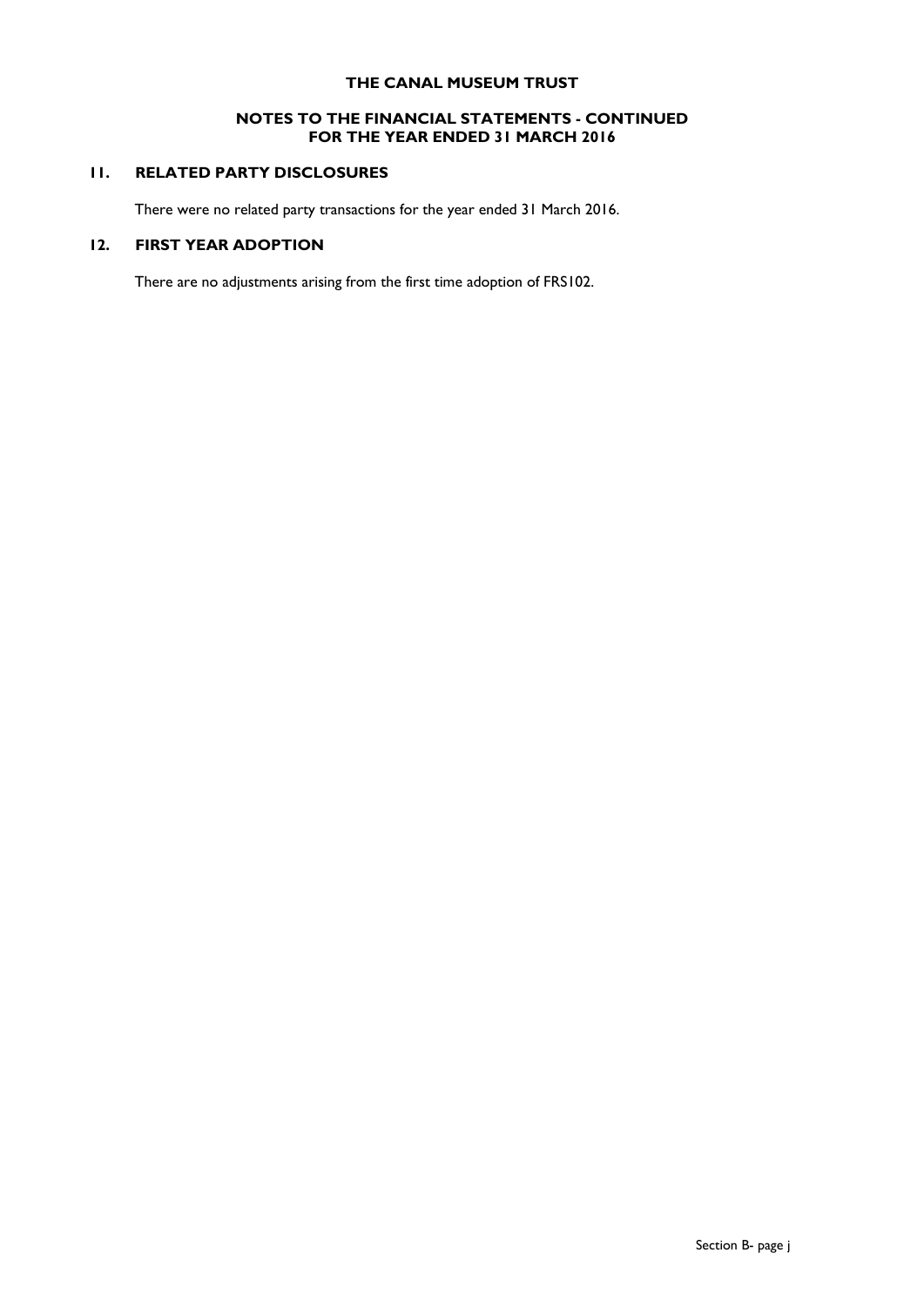#### **DETAILED STATEMENT OF FINANCIAL ACTIVITIES FOR THE YEAR ENDED 31 MARCH 2016**

|                                                           | 2016<br>£        | 2015<br>£         |
|-----------------------------------------------------------|------------------|-------------------|
| <b>INCOME AND ENDOWMENTS</b>                              |                  |                   |
| <b>Donations and legacies</b><br>Donations                | 4,530            | 1,509             |
| Grants                                                    |                  | 9,930             |
|                                                           | 4,530            | 11,439            |
| Other trading activities                                  |                  |                   |
| Shop income                                               | 27,922           | 19,745            |
| Moorings                                                  | 16,640           | 17,041            |
| Museum Hire                                               | 82,741           | 78,382            |
|                                                           | 127,303          | 115,168           |
| <b>Investment income</b>                                  |                  |                   |
| <b>Bank interest</b>                                      | 903              | 546               |
| <b>Charitable activities</b><br>Admissions and boat trips | 61,842           | 55,246            |
| Subscriptions                                             | 132              | 138               |
| Other income                                              | 207              | 3,096             |
|                                                           | 62,181           | 58,480            |
| <b>Total incoming resources</b>                           | 194,917          | 185,633           |
|                                                           |                  |                   |
| <b>EXPENDITURE</b>                                        |                  |                   |
| Other trading activities                                  |                  |                   |
| Opening stock<br>Purchases                                | 13,243<br>20,836 | 13, 122<br>12,120 |
| Costs related to Museum hire                              | 12,200           | 9,945             |
| <b>Boat Hire</b>                                          | 5,670            | 4,597             |
| Closing stock                                             | (14, 043)        | (13, 243)         |
|                                                           | 37,906           | 26,541            |
| <b>Charitable activities</b>                              |                  |                   |
| Wages                                                     | 30,753           | 29,852            |
| Premises costs                                            | 10,609           | 9,569             |
| <b>Buildings maintenance</b>                              | 7,488            | 18,128            |
| Telephone                                                 | 1,074            | 1,083             |
| Carried forward                                           | 49,924           | 58,632            |

This page does not form part of the statuary financial statements